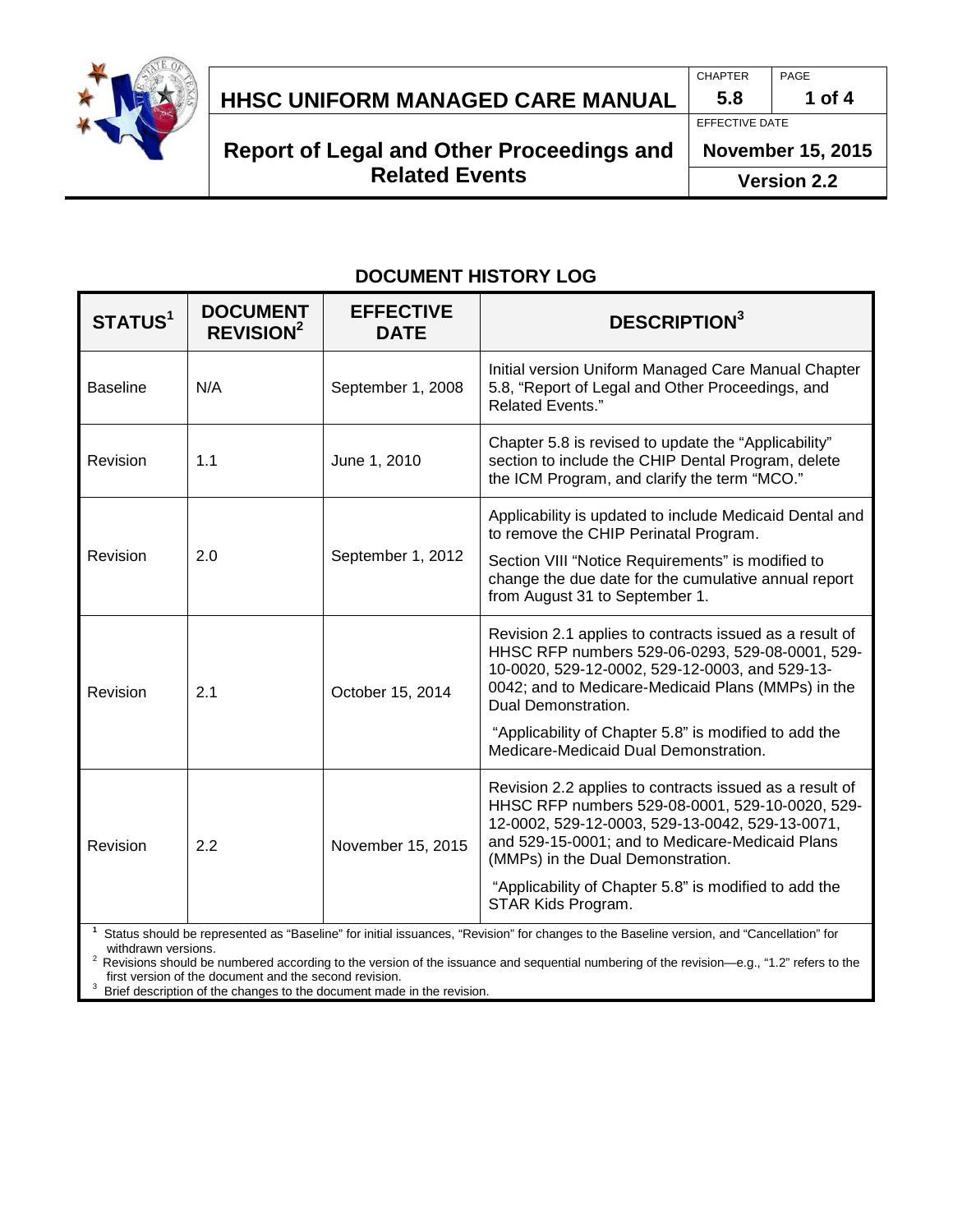

# **HHSC UNIFORM MANAGED CARE MANUAL 5.8 2 of 4**

CHAPTER PAGE

# EFFECTIVE DATE

**Report of Legal and Other Proceedings and Related Events**

**November 15, 2015 Version 2.2**

## **Applicability of Chapter 5.8**



This chapter applies to Managed Care Organizations (MCOs) participating in the STAR , STAR+PLUS (including the Medicare-Medicaid Dual Demonstration), CHIP, STAR Kids, and STAR Health Programs, and the Dental Contractors providing Children's Medicaid and CHIP Dental Services to Members through dental health plans. In this chapter, references to "CHIP" or the "CHIP Managed Care Program(s)" apply to the CHIP Program and the CHIP Dental Contractors. References to "Medicaid" or the "Medicaid Managed Care Program(s)" apply to the STAR, STAR+PLUS, STAR Kids, and STAR Health Programs, and the Medicaid Dental Contractors. The term "MCO" includes health maintenance organizations (HMOs), exclusive provider organizations (EPOs), insurers, Dental Contractors, Medicare-Medicaid Plans (MMPs), and any other entities licensed or approved by the Texas Department of Insurance. The requirements in this chapter apply to all programs, except where noted.

## **I. Report Notification Content**

The MCO must notify HHSC of all proceedings, actions, and events as specified in this Chapter. The notice required by the following sections must be in writing and should include the:

- (1) parties' names;
- (2) subject matter;
- (3) amount in controversy; relevant dates;
- (4) a description of the general nature of any allegations; and
- (5) if applicable, the case number, court, relief sought, and any known internet links to related information.

## **II. Matters Pertaining to the MCO or Affiliates**

MCO must notify HHSC of the following matters relating to the MCO or its Affiliates, including parent companies:

- (1) whistleblower or *qui tam* actions, complaints, or litigation;
- (2) criminal actions brought against the MCO, or its Affiliates or officers;
- (3) class-action complaints or lawsuits, or petitions for class-action status, filed against the MCO or its Affiliates;
- (4) legal actions or governmental investigations, alleging fraud or the possibility of fraud; and
- (5) bankruptcy proceedings or petitions where either the MCO or an Affiliate is named as debtor.

## **III. Medicaid or CHIP Managed Care Matters Pertaining to the MCO or Affiliates**

MCO must notify HHSC of the following matters relating to the MCO or its Affiliates, including parent companies, if the MCO knows about the matters and they pertain to the CHIP or Medicaid managed care programs:

(1) all known media reports involving actual, potential, or perceived misreporting of costs or profit levels;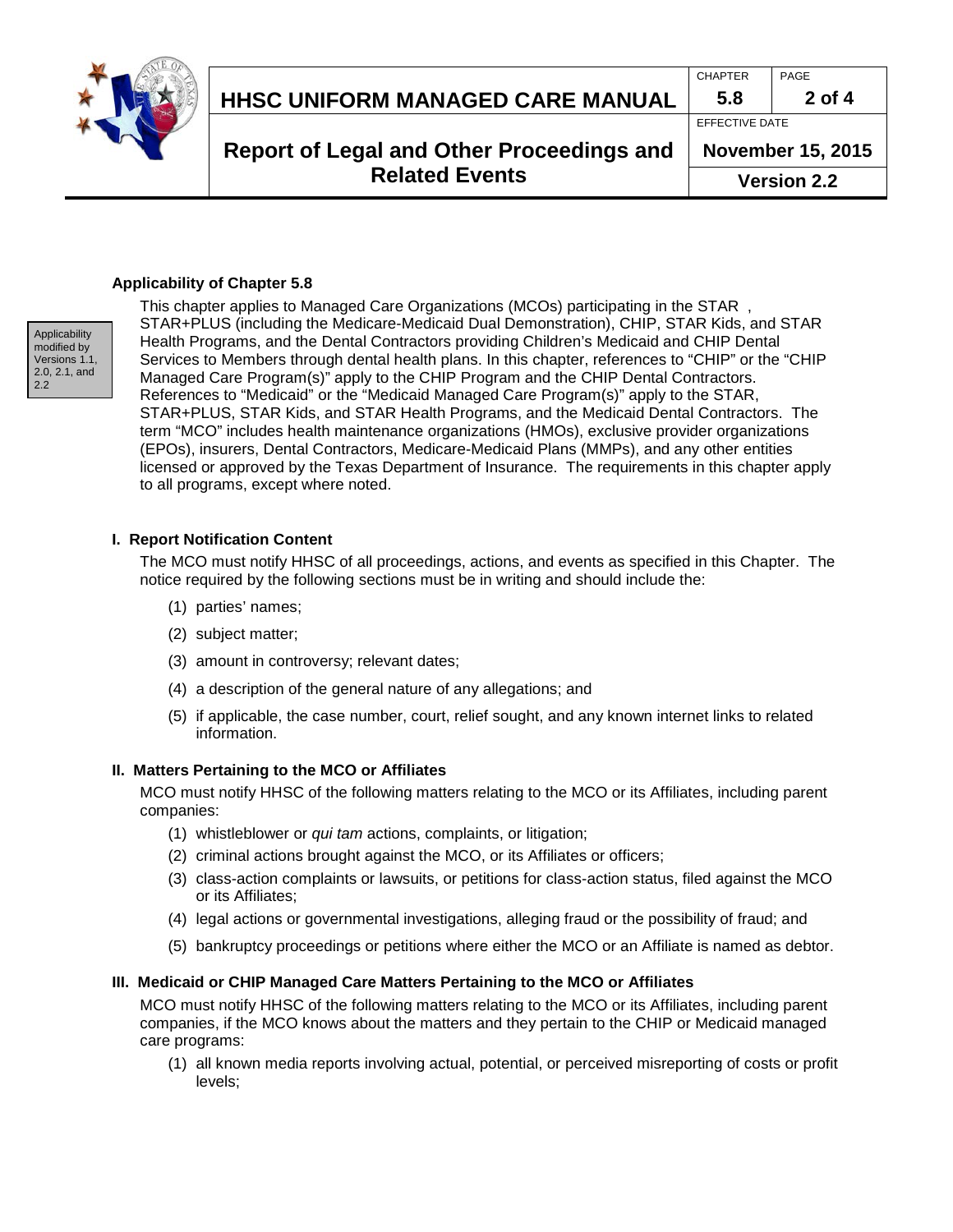|  | HHSC UNIFORM MANAGED CARE MANUAL                                          | <b>CHAPTER</b><br>5.8 | PAGE<br>3 of 4                                                   |
|--|---------------------------------------------------------------------------|-----------------------|------------------------------------------------------------------|
|  | <b>Report of Legal and Other Proceedings and</b><br><b>Related Events</b> |                       | EFFECTIVE DATE<br><b>November 15, 2015</b><br><b>Version 2.2</b> |

- (2) all governmental actions or proceedings involving actual, potential, or perceived misreporting of costs or profit levels;
- (3) subject to the exclusions listed in Section VII, other governmental actions or proceedings involving the assessment of sanctions, remedies, fines, or penalties, including Liquidated Damages, in excess of \$500,000.

For purposes of this Section, the MCO is not required to notify HHSC of governmental actions or proceedings initiated by HHSC.

#### **IV. Matters Pertaining to the MCO or Parent Company**

MCO must notify HHSC of any legal proceedings that could have an adverse material effect on the financial condition or results of operations of the MCO or its parent company.

For purposes of this Section, "material effect" means an impact that could rise to the level of:

- (1) requiring or warranting disclosure in:
	- (A) an audited financial statement submitted to a state Department of Insurance (such as TDI);
	- (B) financial statements filed with the Securities and Exchange Commission; or
	- (C) reports distributed to shareholders, owners, or prospective investors;
- (2) anything that a reasonable person knowledgeable in the managed care industry would consider relevant to the entity's operations or financial position, or any development that reasonable person would want to know in order to stay fully apprised of the information relevant to the industry and its operations; or
- (3) anything that an independent financial auditor would consider material.

#### **V. Matters Pertaining to the MCO, its Parent Company, or Material Subcontractors**

MCO must notify HHSC of any known event that could threaten solvency, or the ability to continue operations of the MCO, its parent company, or any Material Subcontractor.

#### **VI. Other Matters Pertaining to the MCO**

Subject to the exclusions listed in Section VII, MCO must notify HHSC of the following matters pertaining to the MCO:

- (1) litigation, mediation, arbitration, and dispute resolution proceedings; and
- (2) governmental complaints, investigations, and corrective actions.

#### **VII. Exclusions**

The following matters related to the MCO or its Affiliates are excluded from the requirements of Section III, Subsection (3).In addition, the following matters related to the MCO are excluded from the requirements of Section VI, provided the worst-case outcome would not have an adverse material effect on the financial condition or results of operations of the MCO, as defined in Section IV:

- (1) personnel actions, including wrongful discharge, discrimination, or harassment, if the actions do not involve whistleblower claims;
- (2) property damage;
- (3) personal injury claims, where there is no related issue involving the provision of medical services or coverage;
- (4) landlord/tenant issues;